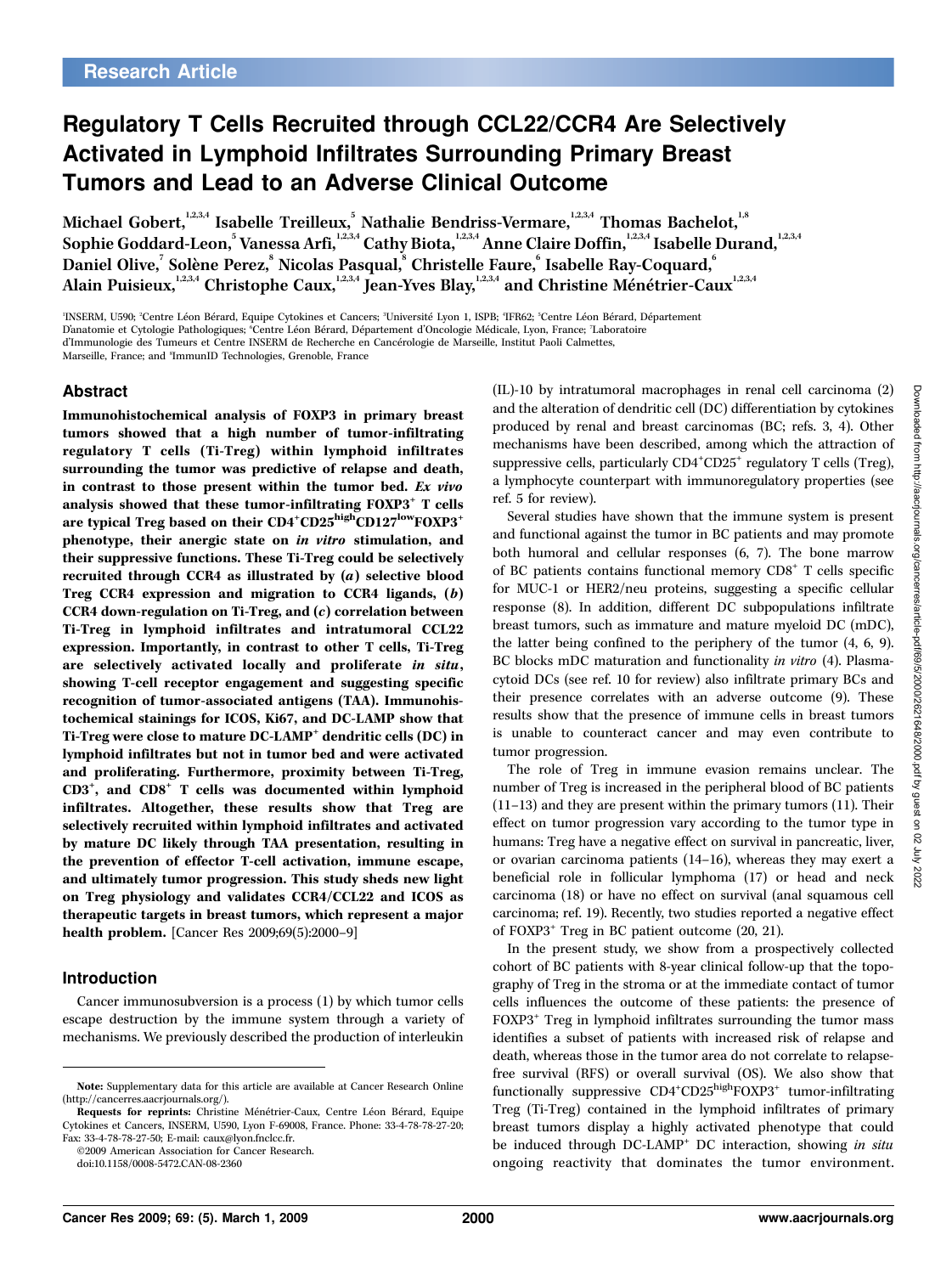Furthermore, we show that this infiltration derives from specific Ti-Treg recruitment, probably through CCL22, one of the CCR4 ligand, and active proliferation at the tumor site.

## Materials and Methods

Patient selection. The patients' selection for cellular biology and for the retrospective immunohistochemical study as well as the treatments used in the retrospective study are detailed in Supplementary Materials and Methods.

Immunohistochemical analysis. Stainings using HER2/neu (22), estrogen receptor (ER), and progesterone receptor (PgR) antibodies as well as CD3 and CD208/DC-LAMP (9) were carried out on tissue microarray (TMA) paraffin sections as previously described. CCL22 and FOXP3 stainings were performed using mouse anti-FOXP3 and goat anti-CCL22 (Supplementary Table S1), revealed with biotinylated secondary antibody bound to streptavidin peroxidase conjugate (LSAB<sup>+</sup> kit, Dako), and revealed with 3,3'-diaminobenzidine (DAB; Dako) as substrate. Hematoxylin-counterstained sections were analyzed independently by two pathologists according to the guidelines for HER2/neu amplification and ER/PgR positivity (22). CD3, CD208/DC-LAMP, or CCL22 was studied by semiquantitative analysis on 114, 108, and 161 patients, respectively.  $FOXP3^+$  cells were enumerated using the ARIOL system (Applied Imaging). No linear dose response was observed between the absolute infiltration with FOXP3 cells: when introduced as numerical value, the number of FOXP3<sup>+</sup> cells was not retained in the model (data not shown). To compare the role of high number of FOXP3<sup>+</sup>, we chose as cutoff the highest quartile  $(\geq 28)$  in lymphoid area and  $\geq$ 18 in tumor area).

Double stainings on frozen sections. Frozen BC tissue sections from 20 patients were stained with mouse anti-FOXP3 or anti-Ki67 (Supplementary Table S1) and revealed using the ImmPRESS anti-mouse Ig peroxidase kit (Abcys) according to the supplier's instructions and DAB. Then, the second primary antibody (mouse anti-ICOS, anti-CD3, anti-CD8, anti-DC-LAMP, or anti-cytokeratin; Supplementary Table S1) was added and revealed with ImmPRESS kit and Histogreen (Abcys). The goat anti-CCL17 and anti-CCL22 (Supplementary Table S1) were revealed using biotinylated secondary antibody (Abcys) followed by extravidin peroxidase conjugate (Dako) and Histogreen revelation. The specificity of the staining was assessed using mouse or goat isotype controls in place of the first or the second primary antibody.

Enzymatic digestion of tumor tissue. A section of the resected tumor area selected by the pathologist was placed in RPMI 1640 with penicillin (100 IU/mL) and streptomycin (100  $\mu$ g/L; Invitrogen). After mechanical



Figure 1. Treg accumulate in the primary tumor area: their presence within lymphoid infiltrates surrounding the tumor is associated with a higher risk of death. A, Treg were detectable in the tumor mass (left) or the lymphoid infiltrates (right) within the tumor using FOXP3 mAb (236AE/7). Bars, 100 µm. 1 to 4, Kaplan-Meier curves for OS stratified according to the highest quartile value of FOXP3<sup>+</sup> Treg in the tumor area (cutoff  $\geq 18$ ; <18 = 138;  $\geq 18 = 46$ ; 1) or lymphoid infiltrates (cutoff  $\geq$ 28; <28 = 143;  $\geq$ 28 = 48; 2). Patients were further stratified according to their ER<sup>+</sup> status (3, n = 152; 4, n = 156). B, percentages of CD4+CD25high cells among CD4<sup>+</sup> T cells were measured in the different biological samples  $\left(-\right)$ , mean). Student's unpaired t test was performed on the means.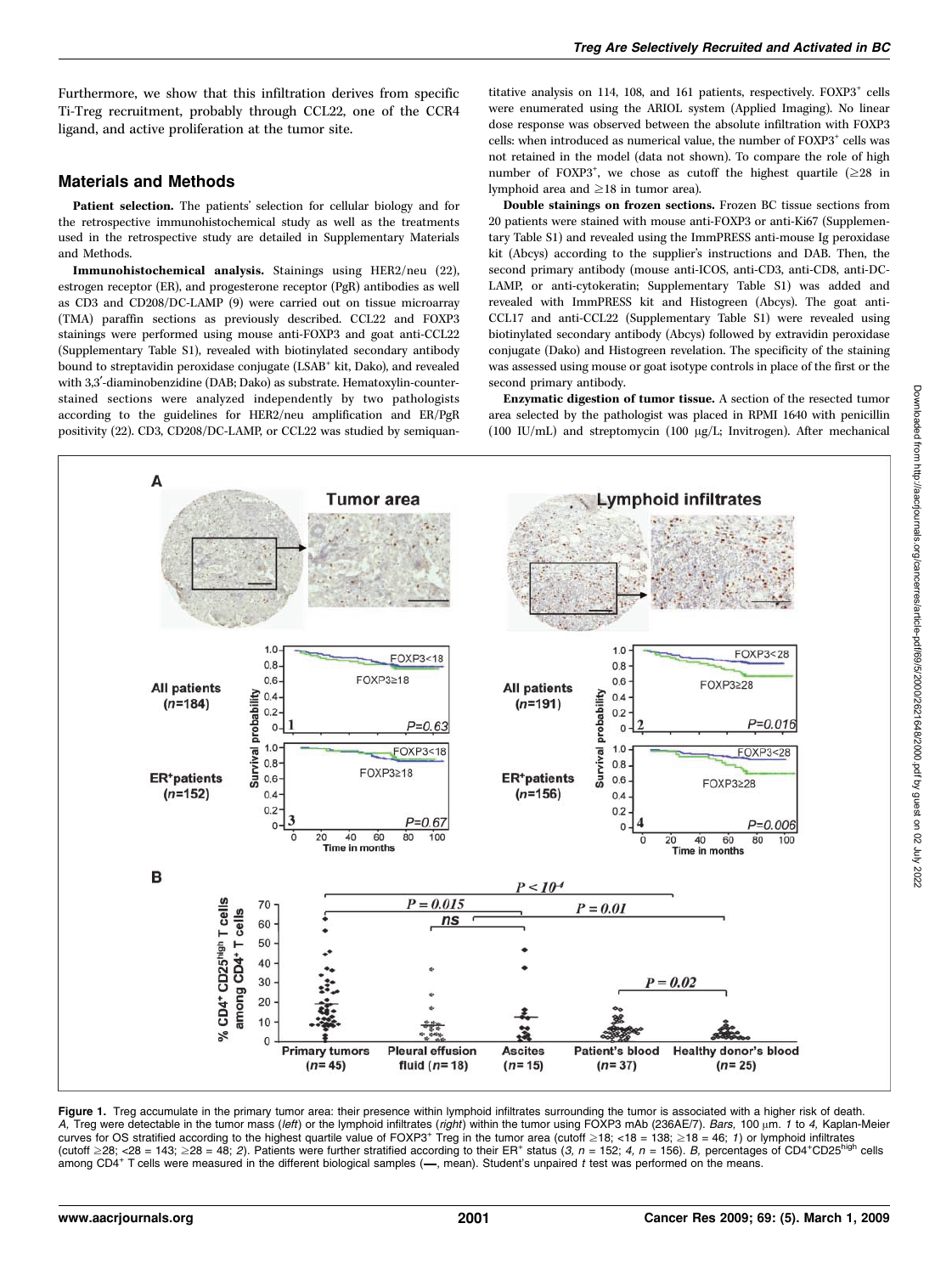dilaceration, tumors were digested for 1 h at  $37^{\circ}$ C with collagenase Ia  $(1 \mu g/mL)$  and DNase I (50 kilounits/mL; Sigma) in medium with antibiotics and then resuspended in RPMI 1640 supplemented with 10% FCS (cRPMI) for further analyses.

Blood samples. Healthy human blood obtained anonymously from the "Etablissement Français du Sang" (Lyon, France) after donor informed consent was collected in sterile bags containing CTAD. Peripheral blood mononuclear cells(PBMC) were isolated by centrifugation on Pancoll (Dominique Dutscher). Cells were washed twice in PBS and diluted in cRPMI for further analyses.

Treg and conventional T-cell purification.  $CD4^+CD25^-$  (Tconv) cells and CD4<sup>+</sup>CD127<sup>low</sup>CD25<sup>high</sup> Treg cells were purified from patients' primary tumors or effusions using either a cell sorter (FACSVantage SE flow cytometer, BD Biosciences) or a positive selection kit (Invitrogen) according to the supplier's instructions after CD4<sup>+</sup> T-cell prepurification. Purity was routinely >97% ( $n = 7$ , 97–99%) for CD4<sup>+</sup>CD25<sup>high</sup> T cells and >94% for Tconv cells ( $n = 7, 94-97%$ ).

Flow cytometry analysis. Triple staining by flow cytometry was performed on a FACScan (BD Biosciences) using monoclonal antibodies (mAb; Supplementary Table S2) or isotype-matched controls.

Intracellular FOXP3 (using either PHC101 or 259D FOXP3 clones) and CTLA-4 stainings were achieved in their specific FOXP3 Staining Buffer Set according to the supplier's protocol. We analyzed 20,000 events/condition on the total cell population using CellQuest Pro software (BD Biosciences) and 5,000 on purified cells.

Treg in situ proliferation analysis. The percentage of cycling Treg in primary breast tumors or paired blood was assessed by Ki67 or Hoechst 33342 staining. Cells were first double stained with cell membrane antibodies (CD25-PE/CD4-PE-Cy5) or specific isotype-matched controls to isolate Treg, and then Ki67-FITC staining was performed using the IntraStain kit (Dako) according to the supplier's protocol. Twenty thousand events/condition gated on CD4<sup>+</sup> cells were collected and analyzed.

After incorporation of Hoechst 33342 dye (Molecular Probes, Invitrogen) and triple cell surface staining (CD127/CD25/CD4) to discriminate Treg from Tconv, cells were analyzed on FACSVantage SE at 350 nm (UV, 45 mW) and the resultant fluorescence was measured at 424 nm. Cell doublets were excluded from the analysis recording width and area values of the fluorescence signal.

**Immunosuppression assay.** Purified Treg or Tconv cells (2.5  $\times$  10<sup>4</sup> per well) were cultured in triplicate with anti-CD3/CD28-coated beads (one bead for 10 T cells; Invitrogen) or with allogeneic monocyte-derived DC (one monocyte-derived DC for 10 T cells) in 96-well round-bottom plates in cRPMI 1640. Tconv cells  $(2.5 \times 10^4)$  were cocultured in triplicate with autologous purified Treg at a ratio of 1:1, 5:1, or 10:1. [<sup>3</sup>H]Thymidine (Amersham) was added on day 4 for 18 h (0.5  $\mu$ Ci/well), and then cells were harvested and counted in a Betaplate scintillation counter (Perkin-Elmer).

Migration. The migration of healthy Treg obtained after 3 wk of expansion in the presence of anti–CD3/CD28-coated beads (Invitrogen) and high recombinant human IL-2 concentrations(Proleukin, Novartis; ref. 23) was performed as previously described (24).

ELISA. Cytokines (IL-2, IFN- $\gamma$ , and IL-10; Bender Medsystems, Tebu-Bio) or chemokines(CCL22 and CCL17; R&D) were detected by ELISA. Detection thresholds were, respectively, 3.9, 7.6, and 3.1 pg/mL for cytokines and 7.8 pg/mL for both chemokines.

Statistical analyses. All statistical analyses were done using the Statistical Package for the Social Sciences 12.0 package (SPSS software). Correlations between clinicobiological data and the FOXP3<sup>+</sup> Treg content in the lymphoid infiltrates or tumor area were determined using a  $\chi^2$  test. Means of Treg content in blood and metastatic or primary tumors and activation status of Ti-Treg were compared using Student's  $t$  test or the nonparametric Wilcoxon test. Percentages or mean fluorescence intensity (MFI) expression of specific markers on Tconv and Treg was compared using the nonparametric Wilcoxon test. Survival curves were plotted using the Kaplan-Meier method and compared using the log-rank test. Multivariate analyses of prognostic factors for survival were performed using Cox model. A logistic regression model was used to identify independent variables correlated to Treg infiltration.

## Results

The presence of  $FOXP3<sup>+</sup>$  Treg within lymphoid infiltrates surrounding the tumor is associated with a higher risk of relapse and death. FOXP3<sup>+</sup> Treg are detectable in breast tumors (20, 21). We performed immunohistochemical analysis with FOXP3 mAb on formalin-fixed tumor TMA cores specific for tumor area or lymphoid infiltrates ( $n = 191$ ). High numbers (the highest quartile defined as cutoff) of  $FOXP3^+$  Treg were detectable either in the tumor bed (FOXP3  $\geq$  18 = 46; FOXP3 < 18 = 138) or in lymphoid aggregates (FOXP3  $\geq$  28 = 48; FOXP3 < 28 = 143; Fig. 1A). The presence of FOXP3<sup>+</sup> Treg in the lymphoid infiltrates or within the tumor area was significantly correlated with high Scarff-Bloom-Richardson (SBR) histologic grade (25), HER2/neu amplification, and lack of ER/PgR expression (Supplementary Table S3), whereas no correlation was found with lymph node or tumor size involvement. Using linear regression analysis, HER2/neu-amplified tumors ( $P = 0.002$ ) and ER expression ( $P = 0.015$ ) were found independently correlated to the number of FOXP3<sup>+</sup> Treg in lymphoid aggregates.

Importantly, the presence of FOXP3<sup>+</sup> Treg in lymphoid-enriched areas was associated in univariate analysis with a higher risk of relapse with a shorter RFS ( $P = 0.025$ ; data not shown) and OS ( $P = 0.016$ ; Fig. 1A, 2), whereas the presence of FOXP3<sup>+</sup> cells in the tumor bed did not correlate to OS ( $P = 0.63$ ; Fig. 1A, 1). This observation was even strengthened in the  $ER^+$  subgroup [RFS,  $P = 0.006$  (data not shown); OS,  $P = 0.009$  (Fig. 1A, 3 and 4)] or when eliminating from the analysis triple-negative patients (13.3%) assessed to be of the worst prognosis (ref. 26) [RFS,  $P = 0.0033$ ; OS,  $P = 0.0019$  (data not shown)].

Using Cox model, introducing tumor size, number of involved lymph nodes, ER, PgR expression, and SBR grading, FOXP3 expression in lymphoid infiltrates was found to be an independent prognostic factor for OS [FOXP3 relative risk (RR), 2.24;  $P = 0.028$ ], along with the SBR grading (RR, 4.39;  $P < 10^{-4}$ ) and the tumor size (RR, 1.56;  $P = 0.006$ ). Similar data were obtained for RFS (FOXP3 RR, 2.16;  $P = 0.043$ ).

CD4<sup>+</sup>CD25<sup>high</sup> Treg accumulate within breast tumors. The analysis of breast tumors showed that T cells were the main leukocyte-infiltrating population identified in freshly disaggregated primary BC infiltrates(mean, 61.6%; range, 16–88) and in pleural or ascitic fluids (mean, 52.1%; range, 9–89; Supplementary Fig. S1).

In primary tumors, Treg detected by  $CD25^{\text{high}}$  (MFI >  $10^2$ ), FOXP3 expression, and low or no expression of CD127 (Supplementary Fig.  $S2A$ ; ref. 27) represented 27.9% of  $CD4^+$  T cells (range, 1.5–62.1%; Supplementary Figs. S1B and S3). The Treg content was also increased in breast metastatic ascites  $[n = 15, 12\% (0.4-47.3)]$ and pleural effusions  $[n = 18, 8.3\% (0.3-36.8; P = 0.01)]$  and in the peripheral blood of BC patients  $[6.12\% (0.02-16.7; P = 0.02)]$ compared with healthy donors' peripheral blood Treg content [3.98% (1.1–5.2); Supplementary Fig. S1B and Fig. S3].

Purified Treg from primary BC exert suppressive functions in vitro. The purification of Ti-Treg from primary tumors or ascitic fluids (data not shown) yielded from 96% to 99% pure CD4<sup>+</sup> CD25high T cells expressing intranuclear FOXP3 (Supplementary Fig. S4A), whereas Tconv cells were negative for FOXP3. As expected, on activation, purified Ti-Treg or those from ascitic fluids (data not shown) did not proliferate nor produce cytokines and block the proliferation of autologous Tconv cells stimulated with anti-CD3/CD28-coated beads or allogeneic DC-LAMP<sup>+</sup> monocyte-derived DC (data not shown). In addition, IL-2 and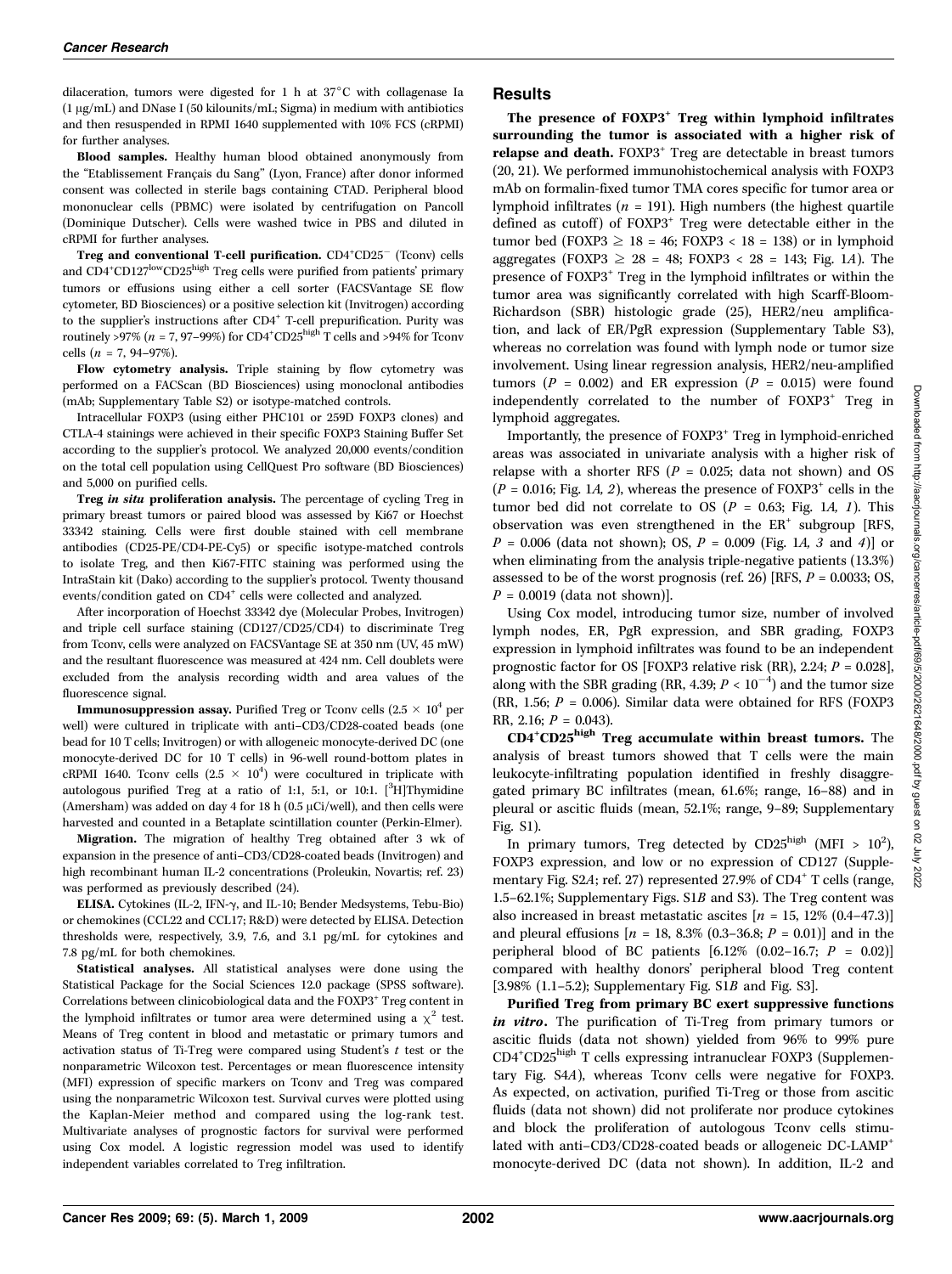IFN- $\gamma$  (Supplementary Fig. S4C and D) production in the supernatant strongly decreased in the presence of Ti-Treg.

Ti-Treg are selectively recruited in primary tumors probably through CCL22/CCR4. By comparing T lymphocyte subsets infiltrating primary tumors and those of matched peripheral blood, we observed a strong increase ( $P = 0.003$ ) in CD4<sup>+</sup>CD45RO<sup>+</sup> memory T cells (98.3% compared with 35%; Supplementary Fig. S5A and B) and in Treg frequency  $(7.1\% \text{ of } CD3^+ \text{ T cells in})$ primary tumors versus 1.9% in paired blood;  $P = 0.002$ ; Supplementary Fig. S5A and C).

The phenotype of Tconv cells and Ti-Treg was compared with that of matched or healthy peripheral blood without purification after gating on CD4<sup>+</sup>FOXP3<sup>-</sup> and CD4<sup>+</sup>FOXP3<sup>+</sup> cells using PHC101 (Fig. 2A) or 259D (data not shown) FOXP3 clones.

The expression of CD62L, involved in the homing into lymph nodes, was strongly reduced in Ti-Treg compared with patient blood Treg. Furthermore, levels of CD62L were lower in circulating Treg from patients compared with normal donors, suggesting overall higher frequency of experienced Treg in patients' blood. Whereas CCR7 (CCL19 and CCL21 receptor) was expressed on both Tconv and Treg from blood (Fig. 2A), only circulating Treg expressed CCR4 [CCL17 and CCL22 receptor (28); 77%, MFI = 72; Fig. 2A; Supplementary Fig. S6]. In contrast to CXCR4 expression (CXCL12 receptor; data not shown), CCR4 and CCR7 were strongly down-regulated on Ti-Treg (MFI = 20;  $P = 0.008$  for CCR4 and  $P < 10^{-4}$  for CCR7 at MFI levels; Fig. 2A; Supplementary Fig. S6). Like freshly isolated Treg, in vitro–expanded Treg from healthy donors were capable of migrating in response to recombinant human CCL22 (rhCCL22) and recombinant human CCL17 (rhCCL17; Fig. 2C). Both ex vivo–purified healthy blood Treg (data not shown) and expanded Treg decreased their CCR4 expression, without CXCR4 modulation, through an active mechanism



**Figure 2.** Ti-Treg are selectively recruited in primary tumors probably through CCL22/CCR4. *A,* homing receptor expression on Treg from different compartments<br>was analyzed without purification step after gating on the CD was used as negative control (IgG2a not shown). Percentages of positive Treg and MFI are given ( $n = 7$  experiments). B, CCL17 and CCL22 production in tumor conditioned medium [primary tumors ( $n = 18$ ), ascites ( $n = 14$ ), or pleural effusions ( $n = 9$ )] was analyzed by ELISA and concentrations (ng/mL) of CCL22 ( $\Box$ ) and CCL17 ( $\bullet$ ) were plotted on the graph (mean value is indicated by  $\rightarrow$ ). C, the migration capacities of Treg were analyzed toward rising rhCCL17 (-+-) or rhCCL22  $(-\rightarrow)$  concentrations (n = 3). D, 1, graph represents reduction of CCR4 and CXCR4 expression analyzed on Treg after incubation with rising concentrations of rhCCL22 or rhCCL17; 2, CCR4 and CXCR4 expression were analyzed on Treg incubated for 1.5 h at 37°C or 4°C in the presence of rhCCL22 (500 ng/mL; MFI values in italic;  $n = 3$ ).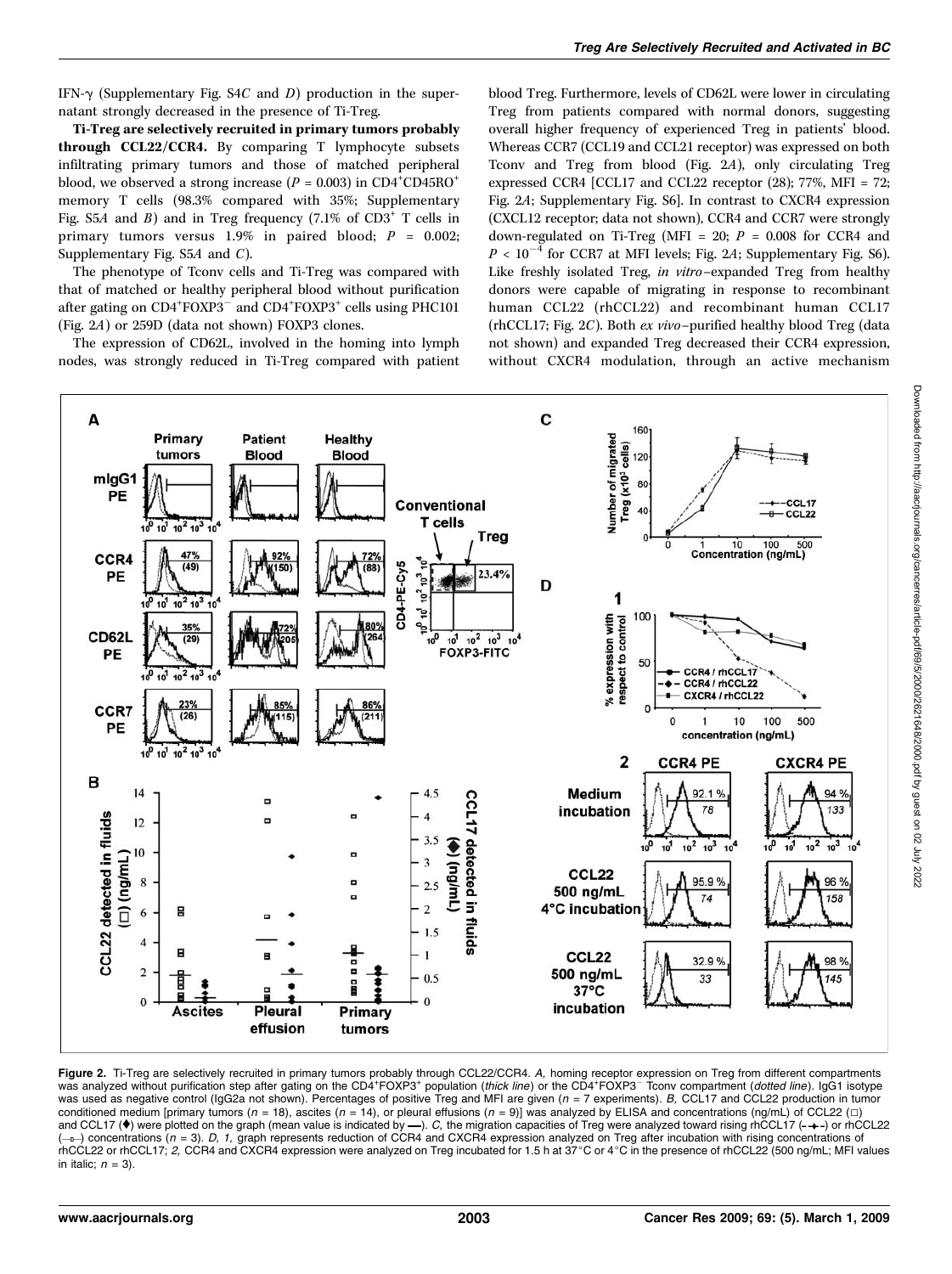

Figure 3. Presence of Ti-Treg was associated with the expression of CCL22 by tumor cells and DC-shaped infiltrating immune cells. A, primary breast tumor frozen sections were stained with FOXP3 (*brown*) and CCL17 (magnification, ×20; 1) or CCL22 (magnification, ×10; 2) antibodies in green. *B,* sections with cytokeratin<sup>+</sup> tumor cells (*brown*) and CD3<sup>+</sup> cells (*green*; magnification, ×10; 1) but lacking CCL22 production (*green*) were not infiltrated by FOXP3<sup>+</sup> Ti-Treg (brown; magnification,  $\times$ 10; 2). Photo magnification in the insert box ( $\times$ 40). C, correlation between FOXP3 expression and CCL17 or CCL22 expression on 20 frozen tumors. D, paraffin-embedded primary breast tumor sections were stained with CCL22 antibody showing the production of CCL22 by tumor cells (1 and 2) but also DC-shaped infiltrating immune cells  $(1 \text{ and } 3)$ . Bar, 100  $\mu$ m.

observed at  $37^{\circ}$ C but not at  $4^{\circ}$ C following incubation with increasing concentrations of rhCCL22 (Fig. 2D, 1 and 2) but surprisingly not with rhCCL17 (63% loss of CCR4 staining with 100 ng/mL rhCCL22 versus 7% for rhCCL17; Fig. 2D, 1).

CCL22 was detected at high levels either in 48 hours conditioned medium from primary tumor (SN-TUM), ascites, or pleural effusion cell suspensions (Fig. 2B) or in metastatic effusions (data not shown). CCL17 was also detectable but at lower levels (Fig. 2B). Furthermore, double stainings performed on frozen sections of 20 tumors also showed the production of CCL22 (13 of 20) and CCL17 (18 of 20) by tumor cells(Fig. 3A, 1 and 2). A strong correlation was observed between the presence of FOXP3<sup>+</sup> Ti-Treg and CCL22 expression by immunohistochemistry  $(P = 0.001)$  but not with CCL17 ( $P = 0.447$ ; Fig. 3C). Importantly, although CCL22-negative tumors (5 of 20) did not contain  $FOXP3^+$  Ti-Treg (Fig. 3B, 2), they were strongly infiltrated by T cells (Fig. 3B, 1). CCL22 analyses on paraffin-embedded TMA sections showed that CCL22, which was mainly expressed as a perinuclear staining by tumor cells (Fig. 3D,  $1$  and  $2$ ), was also detected within infiltrating immune cells with DC morphology (Fig. 3D, 1 and 3). Furthermore, in vitro coculture experiments between breast tumor cell lines and PBMC induced high levels of CCL22 that was mainly mediated by monocytes and mDC (data not shown). Of strong interest, CCL22 production strongly correlated with the presence of FOXP3<sup>+</sup> Treg in the lymphoid infiltrates ( $P = 0.008$ ; Supplementary Table S3) but not with the presence of FOXP3<sup>+</sup> cells in the tumor bed ( $P = 0.213$ ).

Altogether, these observations strongly suggest an active recruitment of Treg from the blood to the lymphoid infiltrates surrounding the tumor mass through CCR4 and CCL22 produced in the tumor.

Only Treg within lymphoid aggregates surrounding primary tumors are activated. Treg, whatever their origin, expressed intracytoplasmic CTLA-4 with percentage fluctuation related to sample variability. In contrast to Treg from ascites (Fig. 4) or blood Treg, Ti-Treg expressed high levels of membrane GITR and ICOS, two activation markers, as well as high levels of HLA-DR. Of importance, Tconv cells infiltrating the tumor expressed significantly lower levels of GITR ( $P = 0.001$ ) and HLA-DR ( $P < 10^{-4}$ ) and almost completely lacked ICOS ( $P < 10^{-4}$ ) expression (Fig. 4; Supplementary Fig. S6). Moreover, higher levels of ICOS and GITR were also observed on healthy blood Treg after in vitro stimulation (Supplementary Fig. S2B).

These results were strengthened *in situ* on frozen primary breast tumor sections. FOXP3<sup>+</sup> cells, which could be observed in contact with  $CD8<sup>+</sup>$  T cells (Fig. 5*C*, 2), represented a part of  $CD3<sup>+</sup>$ infiltrating T cells detected in the lymphocyte aggregates (Fig. 5A, 1 and 2, and C, 2). Importantly, in these infiltrates, all Treg and only Treg coexpressed ICOS (Fig. 5A, 3). Furthermore, within tumor cell area cytokeratin<sup>+</sup>, no ICOS<sup>+</sup> Treg were detected (Fig. 5B, 1). Asshown in Fig. 4 and Supplementary Fig. S6, 5% to 50% of FOXP3<sup>+</sup> ICOS Ti-Treg that did not express other activation markers are detected in tumor dilacerations (data not shown), suggesting that they could represent FOXP3<sup>+</sup> Treg observed within the tumor mass.

These results show that Ti-Treg observed within the lymphoid aggregates, but not in the tumor bed of BC, have an activated phenotype.

Ti-Treg proliferate in primary tumors. To evaluate whether Ti-Treg infiltration in tumor results from local proliferation, Ki67 staining was performed both on Ti-Treg and matched peripheral blood Treg without purification step. Ti-Treg (9.88%; range, 7.4–11.7) expressed Ki67 compared with only 4.1% (range, 2.8-5.9) of peripheral blood Treg, strongly suggesting their active in situ proliferation (Fig. 6A and B). Ki67<sup>+</sup> cells were also detected to a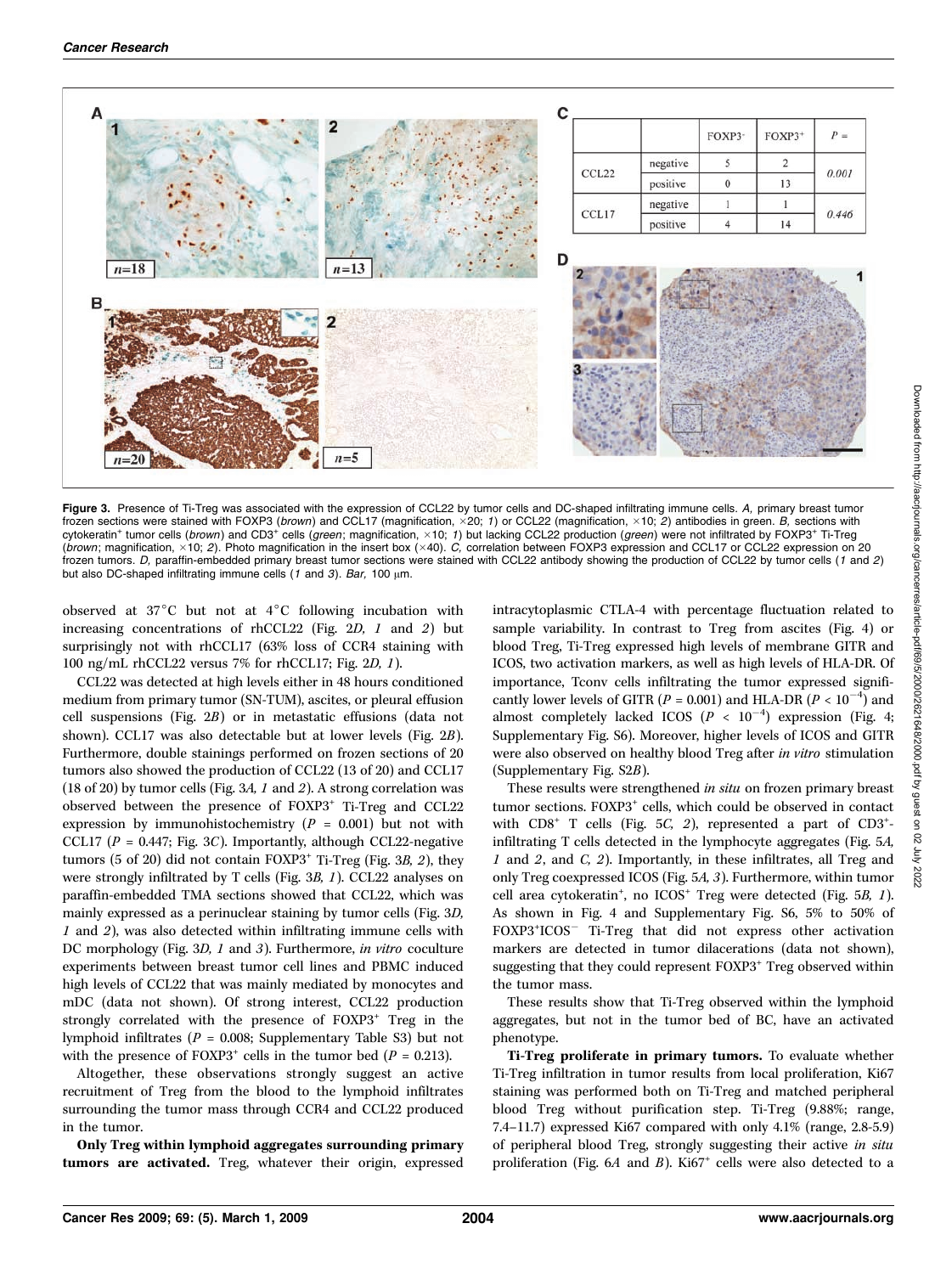lower extent within memory  $CD4^+$  Tconv (2.1%; range, 1.87–3). This observation was also further strengthened using Hoechst 33342 that allows the analysis of the DNA cell content (Fig.  $6C$ ).

The presence of Ki67<sup>+</sup> proliferating cells was assessed by double immunostainings on frozen primary breast tumor sections from 10 patients. Besides the Ki67 staining found within the cytokeratin<sup>+</sup> tumor cells(Fig. 5B, 2), we detected, in the lymphoid area, a subset of ICOS<sup>+</sup> Ti-Treg expressing Ki67 (Fig. 5B, 3).

Taken together, our results clearly show the presence of proliferating ICOS<sup>+</sup> Ti-Treg in primary tumors within lymphoid infiltrates.

Interestingly, the presence of FOXP3<sup>+</sup> Treg in the lymphoid infiltrates was strongly correlated to the presence of CD3<sup>+</sup> T cells and mature DC (CD208/DC-LAMP<sup>+</sup>;  $P$  < 10<sup>-4</sup>; Supplementary Table S3). Preliminary analyses of the entire T-cell receptor (TCR) repertoire (29) performed on purified Ti-Treg and Tconv from three patients with primary tumor showed that, in contrast to Tconv that have a highly diversified TCR repertoire (40–76.5% combinatorial diversity), Ti-Treg had a skewed TCR repertoire (33–44.4% combinatorial diversity) associated with the emergence of specific rearrangements (up to 7% for 1 TCR and 25% for the 10 major TCR rearrangements; data not shown). This was reinforced by the presence of Ti-Treg close to mature DC-LAMP<sup>+</sup> DC within lymphoid infiltrates observed on cryopreserved breast tumor

sections (Fig. 5*C*, 1) and strongly suggests the important role of mature DC in the local expansion of tumor-associated antigen (TAA)–specific Ti-Treg.

## **Discussion**

Here, we show, in BC, the presence of Ti-FOXP3<sup>+</sup> T cells that are typical Treg based on their CD4<sup>+</sup>CD25<sup>high</sup>CD127<sup>low</sup>FOXP3<sup>+</sup> phenotype, their anergic state on in vitro stimulation, and their suppressive functions.

The presence of these Ti-Treg within lymphoid infiltrates surrounding the tumor, but not within the tumor itself, is associated to a higher risk of relapse and death, especially in ER<sup>+</sup> patients. We provide evidences that this clinical observation could result from the selective recruitment of Treg within lymphoid infiltrates of breast tumors where they are locally activated, likely through TAA recognition, leading to their in situ proliferation and prevention of Tconv activation.

The analysis by immunohistochemistry of 191 tumors showed that FOXP3<sup>+</sup> cells are present within the tumor area as well as in lymphoid infiltrates. Patients with tumors containing  $\geq$  28 FOXP3<sup>+</sup> Ti-Treg/spot in lymphoid infiltrates at the periphery of the tumor presented an increased risk of relapse with shorter RFS and OS particularly in the  $ER^+$  subgroup, in agreement with previous



**Figure 4.** Only Treg cells within breast primary tumor present an activated phenotype. The phenotype of Treg from primary tumors, effusion fluids, patient<br>peripheral blood, and healthy donor blood was compared after tripl step. Treg activation status was characterized after gating on the CD4+FOXP3+ population (thick line) and compared with the CD4+FOXP3<sup>-</sup> Tconv compartment (dotted line). Cell surface (CD25, GITR, HLA-DR, and ICOS) or intracytoplasmic (CTLA-4 and FOXP3) stainings were performed. Specific isotypes were used as negative control. Results for mouse IgG1 are shown; similar results were obtained for mouse IgG2a (data not shown). For CD25 and CTLA-4 stainings, MFI values are in italic. Results are from a representative experiment.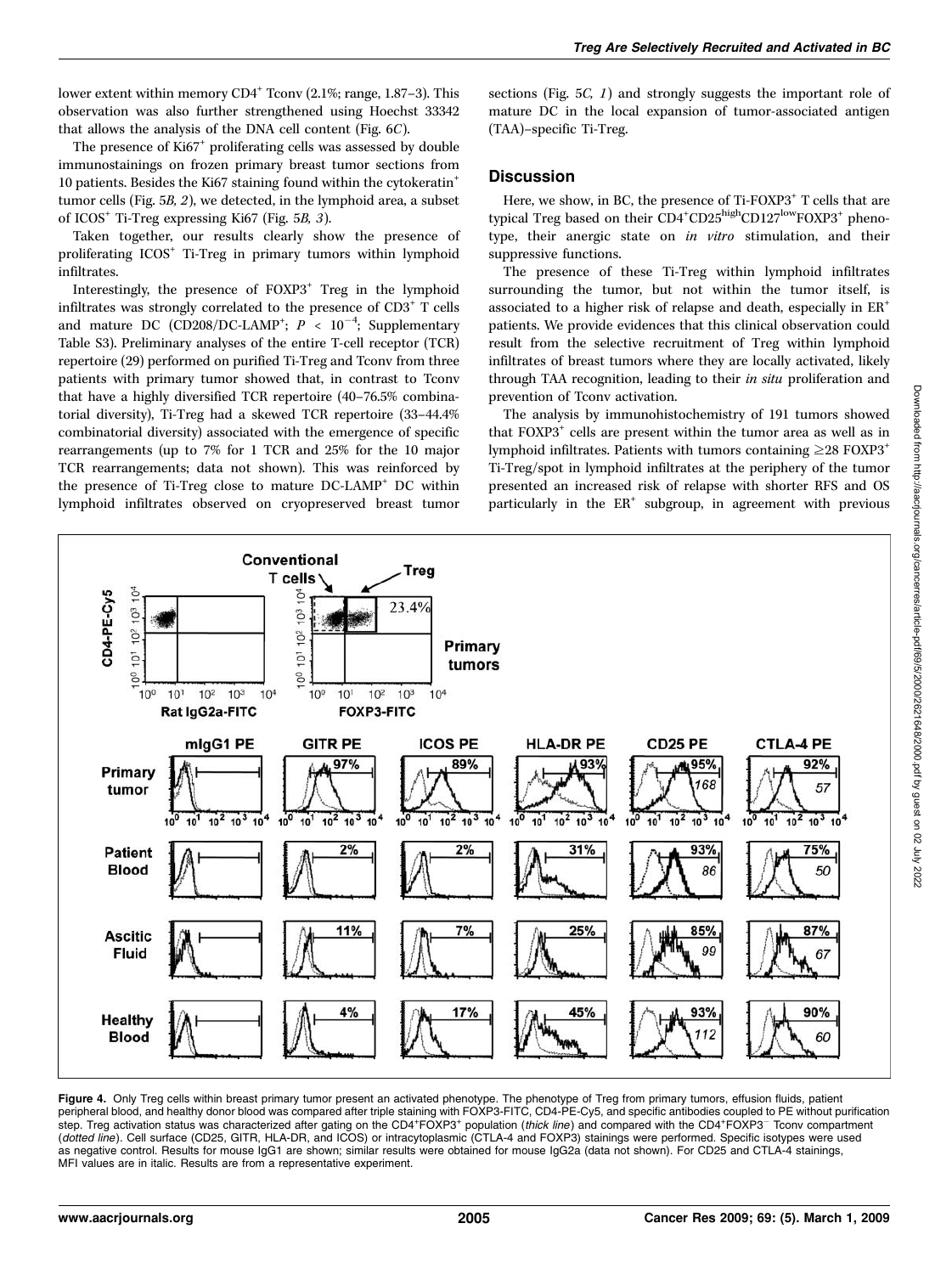

Figure 5. In situ analysis of Ti-Treg–expressing ICOS on primary tumor frozen sections. A, primary breast tumor frozen sections were double stained with FOXP3 in brown and either CD3 (magnification,  $\times$  20; 1), isotype control (magnification,  $\times$  20; 2), or ICOS (magnification,  $\times$  20; 3) in green. B, 1, ICOS<sup>+</sup> (brown) Treg were detectable within lymphoid aggregates (magnification,  $\times$ 10). Cell proliferation was assessed with Ki67 (*brown*) combined with either cytokeratin (magnification,  $\times$ 20; 2) or ICOS (magnification,  $\times$  20; 3) in green. Photo magnification in the insert boxes  $(\times 40)$ . C, primary breast tumor frozen sections were double stained with FOXP3 in brown and either DC-LAMP (magnification,  $\times$ 10; magnification in the insert box,  $\times$ 40; 1) or CD8 (magnification,  $\times$ 10; 2) in green.

reports in breast tumors (20, 21). The effect of  $FOXP3<sup>+</sup>$  Treg was also increased when the triple-negative tumors were excluded from the analysis of the cohort (data not shown; ref. 26). However, the other studies did not discriminate between Treg from the tumor bed and from lymphoid infiltrates, a feature that our study revealed critical to detect the prognostic value of Treg infiltration as the presence of FOXP3<sup>+</sup> Ti-Treg within the tumor area did not affect the patient evolution. Depending on the tumor type, the presence of Treg within the tumor environment hasbeen reported to have positive (17, 18), negative (14, 20), or no effect (19, 30) on patients' survival. But in most of these studies, the suppressive capacity of Ti-Treg was not analyzed. Our results suggest that analyzing the Treg-suppressive capacity and discriminating between Treg from the tumor bed and from lymphoid infiltrates might also be relevant in these other tumors.

Importantly, this suggests that Treg may act by blocking the reactivation of T-cell response within the lymphocyte infiltrates rather than by interfering with their recruitment or the effector function of immune cells in contact with tumor cells.

Therefore, despite the presence of immune cell infiltrate, the immune system is unable to counteract tumor cell growth. We are now providing evidence that this is likely a consequence of the presence of Ti-Treg within these lymphoid infiltrates. Indeed, we show that the proportion of CD4<sup>+</sup>CD25<sup>high</sup>FOXP3<sup>+</sup> Ti-Treg was much higher in primary tumors than in the peripheral blood and that this population suppressed  $CD4^+$  Tconv proliferation and IL-2 and IFN- $\gamma$  production.

The high number of Ti-Treg present in the breast tumor environment raises the question of their recruitment. Blood Treg have been shown to express high CCR4 levels and to selectively migrate in response to CCR4 ligands produced in the tumor microenvironment (14, 31–34), with an in vivo demonstration in ovarian carcinoma of the crucial role of CCL22 in intratumoral Treg recruitment, using a xenograft tumor model in NOD/SCID (14). However, we observed that, in contrast, Ti-Treg expressed very low to undetectable CCR4 levels. Herein, we show that this decreased CCR4 expression could result from its internalization in vivo consecutive to an active recruitment, through CCL22, but not CCL17, highly produced by tumor cells, as observed after incubation of blood Treg with CCL22 in vitro. This was strengthened by immunohistochemical analyses on cryopreserved tumor sections, which showed a strong correlation between Ti-Treg infiltration and in situ CCL22 but not CCL17 tumor expression. Moreover, the implication of CCL22 in recruiting Ti-Treg in lymphoid infiltrates was further expanded by TMA analyses showing that CCL22 produced by tumor cells strongly correlated with the presence of FOXP3<sup>+</sup> Ti-Treg in lymphoid infiltrates but not in the tumor area. The decreased expression of CD62L observed on Ti-Treg is also in agreement with an active recruitment as reported in lymph node and gastric carcinoma (31). These observations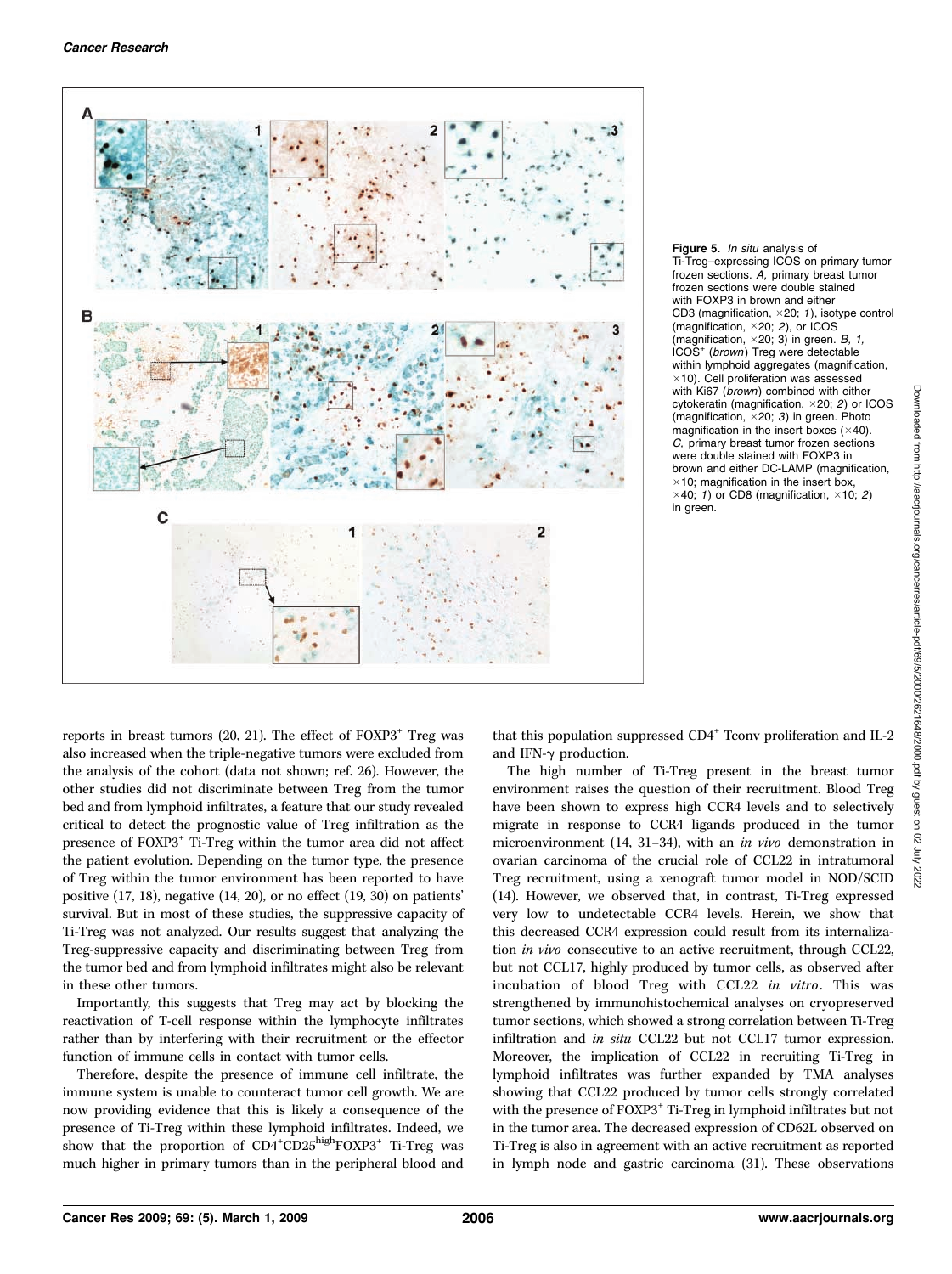suggest, as in lymphoid organs, cooperation between CD62L and CCR4 in the recruitment of Treg from the blood to the lymphoid infiltrates surrounding the tumor. In line with this hypothesis, experiments using Treg from  $CCR4^{-/-}$  mice or conditional CCR4 knockout mice in FOXP3<sup>+</sup> Treg compartment have recently identified the critical role of CCR4 in Treg trafficking in secondary lymphoid organs (35) or tissues (36). Furthermore, we observed that in vitro interaction between myeloid cells (monocytes and DC) and tumor cells leads to increased CCL22 production, suggesting that initial immune cell infiltration elicits the production of CCL22, allowing Treg recruitment within the lymphocyte infiltratesleading to conventional T-cell silencing, in accordance with previous studies showing the high production of CCL22 by mDC (37, 38). These observations identify CCR4/CCL22 as a potential target for therapeutic intervention in BC.

In addition, we showed that, in contrast to paired blood Treg, Ti-Treg display an activated phenotype, as they expressed high levels of membrane GITR and ICOS. Of note, expression of ICOS and GITR was up-regulated on healthy blood Treg following in vitro TCR activation (Supplementary Fig. S2; ref. 23). In the past 5 years, ICOS costimulation has been largely implicated in the induction of regulatory cell-mediated tolerance and the production of IL-10 (39-42). More recently, it has been shown that the  $ICOS$ <sup>+</sup> $FOXP3$ <sup>+</sup> Treg population suppressed DC and T-cell functions through IL-10

and transforming growth factor- $\beta$ , respectively, and that stimulation with ICOS-L promotes their survival and proliferation (43).

Whereas only 30% of Treg expressed low levels of HLA-DR in patient peripheral blood, all Ti-Treg highly expressed HLA-DR, previously described to identify, in humans, a mature Treg population expressing high FOXP3 levels and exerting functionally distinct contact-dependent suppression (44). The present observation in BC is in marked contrast with results observed in lymph nodes from melanoma and non–Hodgkin's lymphoma where Treg displayed low levels of HLA-DR expression as in paired peripheral blood (34, 45), thus suggesting that the primary tumor environment plays an active role in the induction of HLA-DR on breast Ti-Treg.

Moreover, in contrast to peripheral blood Treg, a consistent part of Ti-Treg proliferates in situ as shown by flow cytometry with Ki67 expression and Hoechst 33342 incorporation. This is consistent with the observation that Treg from cancer patients, including BC, exhibit significantly decreased levels of TREC when compared with Treg from healthy controls(46).

Importantly, the CD4<sup>+</sup> Tconv cell counterpart in primary tumors expressed low GITR levels and did neither express ICOS, nor MHC class II, nor proliferate.

Taken together, the activated phenotype of Ti-Treg (GITR<sup>high</sup>I-COS<sup>+</sup> HLA-DR<sup>+</sup> ) observed in BC primary tumors strongly suggests an in situ activation in response to TAA and local immunosup-



Figure 6. CD4+CD25<sup>high</sup>FOXP3+ T cells proliferate within the tumor area. A and B, in situ proliferation of Treg from primary tumor and matched peripheral blood was assessed without purification step. Triple staining with Ki67-FITC, CD25-PE, and CD4-PE-Cy5 was performed. A, dot plots gated on CD4<sup>+</sup> cells obtained in the primary tumor and blood from a representative patient. B, columns, mean of Ki67<sup>+</sup> cells within the Treg or Tconv subsets in tumor and associated blood from five different patients; bars, SD. C, the percentage of CD4+ Tconv and Treg within cell cycle in patient blood or tumor was analyzed on FACSVantage SE after Hoechst 33342 incorporation ( $n = 4$ ).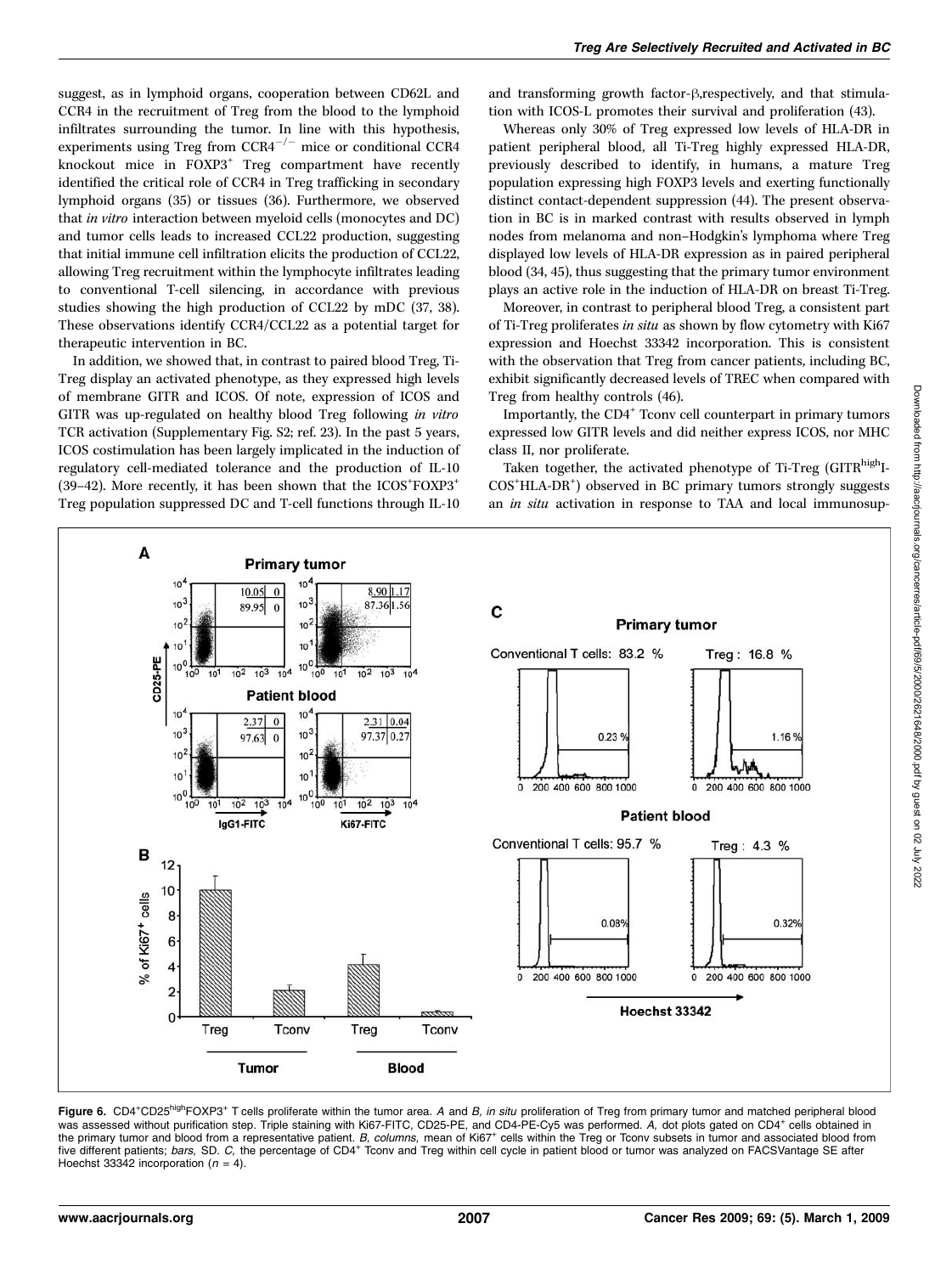pressive functions that dominate the tumor environment, leading to prevention of Tconv cell activation, asillustrated by the resting state of  $CD8<sup>+</sup>$  T cells present in the vicinity of Ti-Treg, within lymphoid aggregates.

Furthermore, by immunohistochemical staining, we showed the presence of Ki67+ among Ti-Treg that all express ICOS within lymphoid aggregates, whereas Treg within tumor bed are all negative. As quantified by flow cytometry, the ICOS-negative Treg subset, variable in frequency from patient to patient (5–50%), never expressed other activation markers. This shows that Ti-Treg are selectively activated within lymphoid infiltrates where they exert their suppressive function as suggested by their effect on clinical outcome. In this context, mature DC could allow the expansion of Treg (47, 48) and are only present within the lymphoid infiltrates (6, 9), where their detection by DC-LAMP staining was strongly correlated with the presence of FOXP3<sup>+</sup> Treg.

In conclusion, our results show for the first time that, in BC, Treg are actively recruited within lymphoid infiltrates, probably through CCR4/CCL22. Our observations further allow to propose that Ti-Treg are selectively activated (CD45RO+GITR+ICOS+HLA-DR+) within lymphoid infiltrates possibly through TAA presentation by mature DC (colocalization of DC-LAMP<sup>+</sup> and FOXP3<sup>+</sup>), resulting in

their local expansion (Ki67<sup>+</sup>, Hoechst 33342 staining, and skewed TCR repertoire) and Tconv cell suppression and ultimately tumor progression and patient relapse.

This study validates Treg neutralization as a crucial therapeutic objective to improve immunotherapy and identifies CCR4/CCL22 and ICOS as potential therapeutic targets in breast tumors that represents, in Western countries, a major health problem.

## Disclosure of Potential Conflicts of Interest

No potential conflicts of interest were disclosed.

## Acknowledgments

Received 6/20/2008; revised 12/9/2008; accepted 12/23/2008; published OnlineFirst 02/24/2009.

Grant support: The Breast Cancer Research Foundation, Ligue Nationale Contre le Cancer (Lig69), Institut National du Cancer (CANCEROPOLE 2004-05, INCa ACI-63-04, and ''METESCAPE''), and ARC (ARC-3364). M. Gobert isa grant holder of the ANRT with financial support of the Centre Léon Bérard. For his last Ph.D. year, he is financed by the Ligue Contre le Cancer (Lig69).

The costs of publication of this article were defrayed in part by the payment of page charges. This article must therefore be hereby marked advertisement in accordance with 18 U.S.C. Section 1734 solely to indicate this fact.

We thank the BC patients who consented to participate in this study; X.N. N'Guyen, G. Poyet, and C. Rigal for technical support; and M.D. Reynaud for critical reading of the manuscript.

#### **References**

- 1. Dunn GP, Old LJ, Schreiber RD. The immunobiology of cancer immunosurveillance and immunoediting. Immunity 2004;21:137–48.
- 2. Menetrier-Caux C, Bain C, Favrot MC, Duc A, Blay JY. Renal cell carcinoma induces interleukin 10 and prostaglandin E2 production by monocytes. Br J Cancer 1999;79:119–30.
- 3. Menetrier-Caux C, Montmain G, Dieu MC, et al. Inhibition of the differentiation of dendritic cells from  $CD34(+)$  progenitors by tumor cells: role of interleukin-6 and macrophage colony-stimulating factor. Blood 1998; 92:4778–91.
- 4. Thomachot MC, Bendriss-Vermare N, Massacrier C, et al. Breast carcinoma cells promote the differentiation of CD34+ progenitors towards  $2$  different subpopulations of dendritic cells with CD1a(high)CD86(-)Langerinand CD1a(+)CD86(+)Langerin+ phenotypes. Int J Cancer 2004;110:710–20.
- 5. Zou W. Regulatory T cells, tumour immunity and immunotherapy. Nat Rev Immunol 2006;6:295–307.
- 6. Bell D, Chomarat P, Broyles D, et al. In breast carcinoma tissue, immature dendritic cells reside within the tumor, whereas mature dendritic cells are located in peritumoral areas. J Exp Med 1999;190:1417–26.
- 7. Ben Hur H, Cohen O, Schneider D, et al. The role of lymphocytes and macrophages in human breast tumorigenesis: an immunohistochemical and morphometric study. Anticancer Res 2002;22:1231–8.
- 8. Beckhove P, Feuerer M, Dolenc M, et al. Specifically activated memory T cell subsets from cancer patients recognize and reject xenotransplanted autologous tumors. J Clin Invest 2004;114:67–76.
- 9. Treilleux I, Blay JY, Bendriss-Vermare N, et al. Dendritic cell infiltration and prognosis of early stage breast cancer. Clin Cancer Res 2004;10:7466–74.
- 10. Liu YJ. IPC: professional type 1 interferon-producing cells and plasmacytoid dendritic cell precursors. Annu Rev Immunol 2005;23:275–306.
- 11. Liyanage UK, Moore TT, Joo HG, et al. Prevalence of regulatory T cells is increased in peripheral blood and tumor microenvironment of patients with pancreas or breast adenocarcinoma. J Immunol 2002;169:2756–61.
- 12. Perez SA, Karamouzis MV, Skarlos DV, et al. CD4+CD25+ regulatory T-cell frequency in HER-2/neu (HER)-positive and HER-negative advanced-stage breast cancer patients. Clin Cancer Res 2007;13:2714–21.
- 13. Wolf AM, Wolf D, Steurer M, Gastl G, Gunsilius E, Grubeck-Loebenstein B. Increase of regulatory T cells in the peripheral blood of cancer patients. Clin Cancer Res 2003;9:606–12.
- 14. Curiel TJ, CoukosG, Zou L, et al. Specific recruitment of regulatory T cells in ovarian carcinoma fosters immune privilege and predicts reduced survival. Nat Med 2004;10:942-9.
- 15. Hiraoka N, Onozato K, Kosuge T, Hirohashi S. Prevalence of FOXP3+ regulatory T cells increases during the progression of pancreatic ductal adenocarcinoma and its premalignant lesions. Clin Cancer Res 2006;12:5423–34.
- 16. Kobayashi N, Hiraoka N, Yamagami W, et al. FOXP3+ regulatory T cells affect the development and progression of hepatocarcinogenesis. Clin Cancer Res 2007;13: 902–11.
- 17. Carreras J, Lopez-Guillermo A, Fox BC, et al. High numbers of tumor-infiltrating FOXP3-positive regulatory T cells are associated with improved overall survival in follicular lymphoma. Blood 2006;108:2957–64.
- 18. Badoual C, Hans S, Rodriguez J, et al. Prognostic value of tumor-infiltrating CD4+ T-cell subpopulations in head and neck cancers. Clin Cancer Res 2006;12: 465–72.
- 19. Grabenbauer GG, Lahmer G, Distel L, Niedobitek G. Tumor-infiltrating cytotoxic T cells but not regulatory T cells predict outcome in anal squamous cell carcinoma. Clin Cancer Res 2006;12:3355-60.
- 20. Bates GJ, Fox SB, Han C, et al. Quantification of regulatory T cells enables the identification of high-risk breast cancer patients and those at risk of late relapse. J Clin Oncol 2006;24:5373–80.
- 21. Bohling SD, Allison KH. Immunosuppressive regulatory T cells are associated with aggressive breast cancer phenotypes: a potential therapeutic target. Mod Pathol 2008;21:1527–32.
- 22. Morelle M, Hasle E, Treilleux I, et al. Cost-effectiveness analysis of strategies for HER2 testing of breast cancer patients in France. Int J Technol Assess Health Care 2006;22:396–401.
- 23. Hoffmann P, Eder R, Kunz-Schughart LA, Andreesen R, Edinger M. Large-scale in vitro expansion of polyclonal human CD4(+)CD25high regulatory T cells. Blood 2004;104:895–903.
- 24. Vanbervliet B, Bendriss-Vermare N, Massacrier C, et al. The inducible CXCR3 ligands control plasmacytoid dendritic cell responsiveness to the constitutive chemo-

kine stromal cell-derived factor 1 (SDF-1)/CXCL12. J Exp Med 2003;198:823–30.

- 25. Pruthi S, Brandt KR, Degnim AC, et al. A multidisciplinary approach to the management of breast cancer, part 1: prevention and diagnosis. Mayo Clin Proc 2007; 82:999–1012.
- 26. Banerjee S, Reis-Filho JS, Ashley S, et al. Basal-like breast carcinomas: clinical outcome and response to chemotherapy. J Clin Pathol 2006;59:729–35.
- 27. Banham AH. Cell-surface IL-7 receptor expression facilitates the purification of  $FOXP3(+)$  regulatory T cells. Trends Immunol 2006;27:541–4.
- 28. Imai T, Chantry D, Raport CI, et al. Macrophagederived chemokine is a functional ligand for the CC chemokine receptor 4. J Biol Chem 1998;273:1764–8.
- 29. Pasqual N, Gallagher M, Aude-Garcia C, et al. Quantitative and qualitative changes in V-J  $\alpha$  rearrangements during mouse thymocytes differentiation: implication for a limited T cell receptor  $\alpha$  chain repertoire. J Exp Med 2002;196:1163–73.
- 30. Siddiqui SA, Frigola X, Bonne-Annee S, et al. Tumorinfiltrating Foxp3-4+CD25+ T cells predict poor survival in renal cell carcinoma. Clin Cancer Res 2007;13: 2075–81.
- 31. Enarsson K, Lundgren A, Kindlund B, et al. Function and recruitment of mucosal regulatory T cells in human chronic Helicobacter pylori infection and gastric adenocarcinoma. Clin Immunol 2006;121:358–68.
- 32. Ishida T, Ishii T, Inagaki A, et al. Specific recruitment of CC chemokine receptor 4-positive regulatory T cells in Hodgkin lymphoma fosters immune privilege. Cancer Res 2006:66:5716-22.
- 33. Miller AM, Lundberg K, Ozenci V, et al. CD4+CD25high T cellsare enriched in the tumor and peripheral blood of prostate cancer patients. J Immunol 2006;177:7398–405.
- 34. Yang ZZ, Novak AJ, Stenson MJ, Witzig TE, Ansell SM. Intratumoral CD4+CD25+ regulatory T-cell-mediated suppression of infiltrating CD4+ T cells in B-cell non-Hodgkin lymphoma. Blood 2006;107:3639–46.
- 35. Yuan Q, Bromley SK, Means TK, et al. CCR4dependent regulatory T cell function in inflammatory bowel disease. J Exp Med 2007;204:1327–34.
- 36. Sather BD, Treuting P, Perdue N, et al. Altering the distribution of Foxp3(+) regulatory T cells results in tissue-specific inflammatory disease. J Exp Med 2007; 204:1335–47.
- 37. Godiska R, Chantry D, Raport CJ, et al. Human